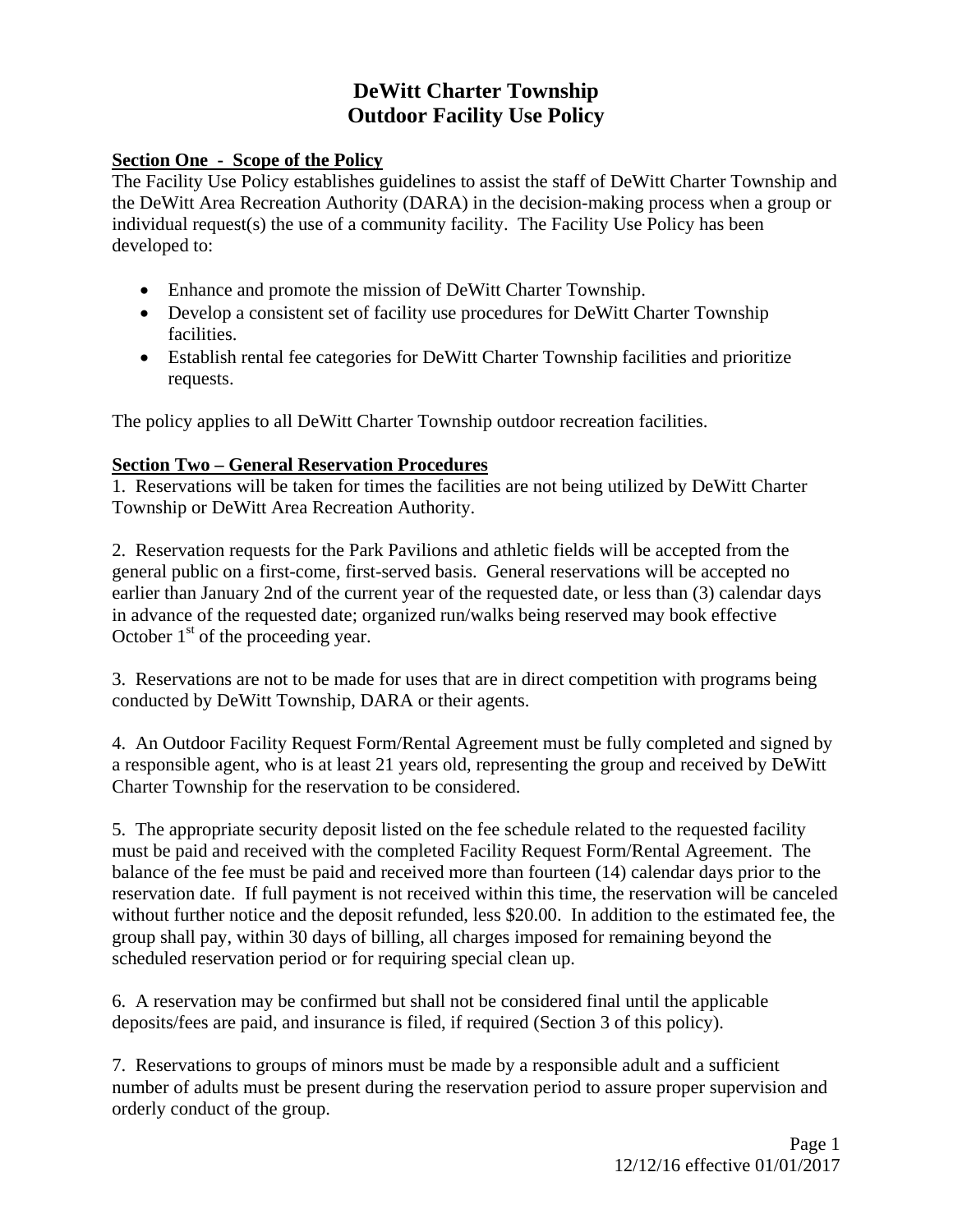8. The person applying for the reservation shall be held responsible for the conduct of the group, be jointly and severally responsible for all fees and charges, be liable for any damages to the facility or its environs caused by any member of the group or other person in attendance and shall see that the building(s) and surrounding grounds are left in a neat, clean and orderly condition.

9. Reservations will be accepted on the condition that the reservation and facilities uses are subject to changes in fees, ordinances and regulations.

10. In the event of a Park Pavilion/Sports Field cancellation, money paid for the rental fee will be refunded along with the deposit, less \$20.00, if the cancellation is made and received fourteen (14) days prior to the reservation date. Cancellations less than fourteen days will result in the loss of the park rental fees paid, yet the security deposit will be returned. Changing date or location of a reservation less than fourteen (14) days prior to the reservation, is the same as a cancellation, and the cancellation policy and fees will apply.

11. Checks should be made payable to DeWitt Charter Township for payment or reservations. Note on check the date, time and place of the reservation.

12. Upon request, DeWitt Township, in its sole discretion, may grant permission to waive provisions for reservations or any of the general use rules. To be valid, any such grant of permission or waiver must be in writing and so noted on the reservation permit. Any verbal permission or waiver is invalid.

13. If there is a problem with the Park Pavilion/Sports Field on the day of the reservation, it is the responsibility of the group representative to notify the Township on the next business day.

14. Facility Request /Rental Agreement forms are to be submitted to DeWitt Charter Township in person or by mail at 1401 West Herbison Road, DeWitt, MI 48820.

15. General use capacity of a park pavilion is 100. Rentals expecting a capacity more than 25% over capacity are required to reserve additional pavilion(s). Park rentals anticipating over 1000 in attendance should also be mindful of Township Ordinance 30: Outdoor Assemblies.

# **Section Three – Insurance**

Depending upon the nature of the reservation, groups may be required to supply insurance to cover liabilities presented during the usage if any of the following conditions exist:

- Food or beverages are being sold. *Note: No alcoholic beverages are allowed on any Township property at any time.*
- Fund raising ventures involving Township facilities/park land.
- Other conditions deemed appropriate by the Township.

The group shall file with the Township, proof of a public liability and standard property damage insurance policy, a minimum of fourteen (14) days prior to the reservation date. Such policy shall be provided at the group's expense and insure the group and name DeWitt Charter Township as an additional insured against such liability imposed on such group and/or DeWitt Charter Township arising from injury or damage. Such policy shall provide for no less than the payment of up to the denoted amount in the event of injury to or death of one or more persons;